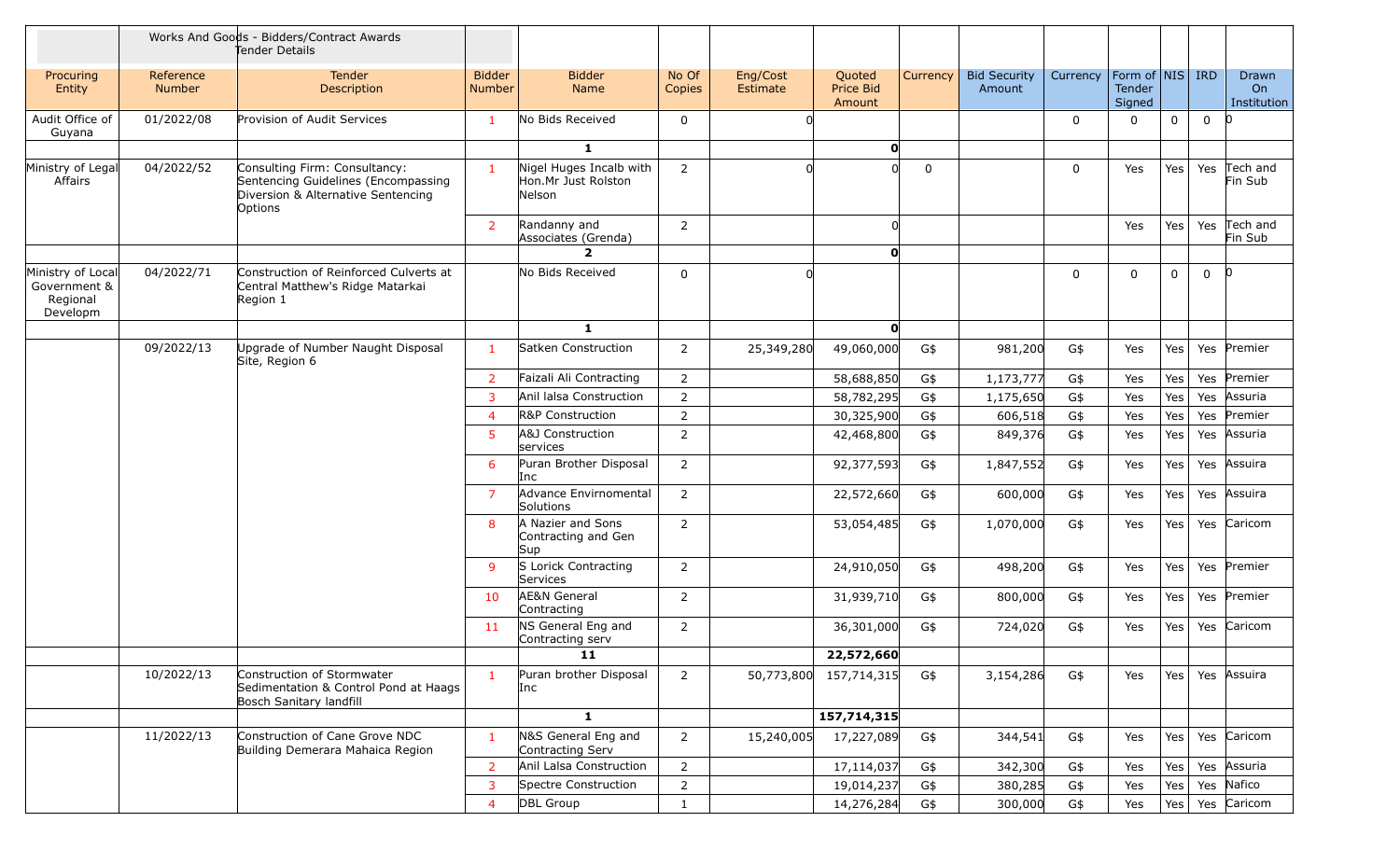|                     |                     | Works And Goods - Bidders/Contract Awards<br>Tender Details |                                |                                                    |                 |                      |                               |          |                               |             |                                       |     |     |                            |
|---------------------|---------------------|-------------------------------------------------------------|--------------------------------|----------------------------------------------------|-----------------|----------------------|-------------------------------|----------|-------------------------------|-------------|---------------------------------------|-----|-----|----------------------------|
| Procuring<br>Entity | Reference<br>Number | <b>Tender</b><br>Description                                | <b>Bidder</b><br><b>Number</b> | <b>Bidder</b><br>Name                              | No Of<br>Copies | Eng/Cost<br>Estimate | Quoted<br>Price Bid<br>Amount | Currency | <b>Bid Security</b><br>Amount | Currency    | Form of NIS   IRD<br>Tender<br>Signed |     |     | Drawn<br>On<br>Institution |
|                     | 11/2022/13          |                                                             | 5                              | Avinash Contracting and<br>Scrap Metal Inc         | 2               |                      | 16,906,670                    | G\$      | 338,121                       | G\$         | Yes                                   | Yes | Yes | Caricom                    |
|                     |                     |                                                             | 6                              | PMW Construction and<br>General Services           | $\overline{2}$  |                      | 16,197,891                    | G\$      | 320,000                       | G\$         | Yes                                   | Yes |     | Yes nafico                 |
|                     |                     |                                                             | $\overline{7}$                 | Extreme Gen<br>Construction and<br><b>Supplies</b> | 2               |                      | 13,232,560                    | G\$      | 264,651                       | G\$         | Yes                                   | Yes | Yes | Caricom                    |
|                     |                     |                                                             |                                | $\overline{ }$                                     |                 |                      | 13,232,560                    |          |                               |             |                                       |     |     |                            |
|                     | 12/2022/13          | Construction of La Grange-Nimes NDC<br>Building, Region 3   | $\mathbf{1}$                   | Extreme GenConstr and<br>gen Supplies              | $\overline{2}$  | 18,000,004           | 16, 162, 245                  | G\$      | 323,244                       | G\$         | Yes                                   | Yes | Yes | Caricom                    |
|                     |                     |                                                             | $\overline{2}$                 | Anil lalsa Construction                            | $\overline{2}$  |                      | 19,768,997                    | G\$      | 395,400                       | G\$         | Yes                                   | Yes | Yes | Assuria                    |
|                     |                     |                                                             | 3                              | S&K Constr Consult<br>Serv and Gen Suppl Inc       | 2               |                      | 21,561,892                    | G\$      | 1,000,000                     | G\$         | Yes                                   | Yes | Yes | Caricom                    |
|                     |                     |                                                             | $\overline{4}$                 | DR Engineering                                     | $\overline{2}$  |                      |                               |          | 384,361                       | G\$         | Yes                                   | Yes | Yes | Nafico(FoT<br>Not found)   |
|                     |                     |                                                             | -5                             | JPM's Generla Constr<br>and eng Serv               | $\overline{2}$  |                      | 15,931,608                    | G\$      | 320,000                       | G\$         | Yes                                   | Yes | Yes | Caricom                    |
|                     |                     |                                                             | 6                              | K&P Project electrical<br>Serv and Supplies        | 2               |                      | 24,499,035                    | G\$      |                               |             | Yes                                   | Yes | Yes |                            |
|                     |                     |                                                             | $\overline{7}$                 | Avinash Contracting and<br>Scrap metal Inc         | 2               |                      | 19,782,070                    | G\$      | 395,641                       | G\$         | Yes                                   | Yes | Yes | Caricom                    |
|                     |                     |                                                             | 8                              | Spectre Construction                               | $\overline{2}$  |                      | 22,352,902                    | G\$      | 447,058                       | G\$         | Yes                                   | Yes | Yes | nafico                     |
|                     |                     |                                                             | 9                              | <b>AMIC General</b><br>Constracting Services       | 2               |                      | 15,391,805                    | G\$      | 307,836                       | G\$         | Yes                                   | Yes | Yes | Nafico                     |
|                     |                     |                                                             |                                | 9                                                  |                 |                      | O                             |          |                               |             |                                       |     |     |                            |
|                     | 13/2022/13          | Upgrade of Leguan Disposal Site Region                      | $\mathbf{1}$                   | <b>BDE Recycling</b>                               | $\overline{2}$  | 4,494,600            | 6,600,000                     | G\$      |                               | 0           | Yes                                   | Yes |     | Yes BSD C/S                |
|                     |                     |                                                             | 2                              | Anil lalsa Construction                            | 2               |                      | 5,506,820                     | G\$      |                               |             | Yes                                   | Yes |     | Yes $ BSD C/S $            |
|                     |                     |                                                             | 3                              | Unite Contracting &<br>supplies                    | 2               |                      | 12,709,400                    | G\$      |                               |             | Yes                                   | Yes |     | Yes BSD C/S                |
|                     |                     |                                                             | $\overline{4}$                 | <b>AMIC General</b><br>Contracting Ser             | $\overline{2}$  |                      | 5,989,500                     | G\$      |                               |             | Yes                                   | Yes |     | Yes BSD C/S                |
|                     |                     |                                                             | 5                              | S Maraj Contracts Serv                             | $\overline{2}$  |                      | 16,786,000                    | G\$      |                               |             | Yes                                   | Yes |     | Yes $BSD C/S$              |
|                     |                     |                                                             | 6                              | Puran Brothers Disposal<br>Inc                     | 2               |                      | 17,954,123                    | G\$      |                               |             | Yes                                   | Yes |     | Yes BSD C/S                |
|                     |                     |                                                             |                                | 6                                                  |                 |                      | 5,506,820                     |          |                               |             |                                       |     |     |                            |
|                     | 14/2022/13          | Upgrade of Wakeenaam Disposal Site<br>Region 3              | $\blacksquare$                 | Faruk Construction                                 | $\overline{2}$  | 4,494,600            | 6,514,200                     | G\$      |                               | $\mathbf 0$ | Yes                                   | Yes |     | Yes $BSD C/S$              |
|                     |                     |                                                             | $\overline{2}$                 | JJ Mining & Construction                           | $\overline{2}$  |                      | 6,500,000                     | G\$      |                               |             | Yes                                   | Yes |     | Yes $BSD C/S$              |
|                     |                     |                                                             | 3                              | Puran Brothers Disposal<br>Inc                     | $\overline{2}$  |                      | 17,954,123                    | G\$      |                               |             | Yes                                   | Yes |     | Yes $BSD C/S$              |
|                     |                     |                                                             | $\overline{4}$                 | amic General<br>Contracting Service                | $\overline{2}$  |                      | 5,296,500                     | G\$      |                               |             | Yes                                   | Yes |     | Yes $ BSD C/S $            |
|                     |                     |                                                             | 5                              | Untited Contracting &<br>Supplies                  | $2^{\circ}$     |                      | 12,599,400                    | G\$      |                               |             | Yes                                   | Yes |     | Yes $BSD C/S$              |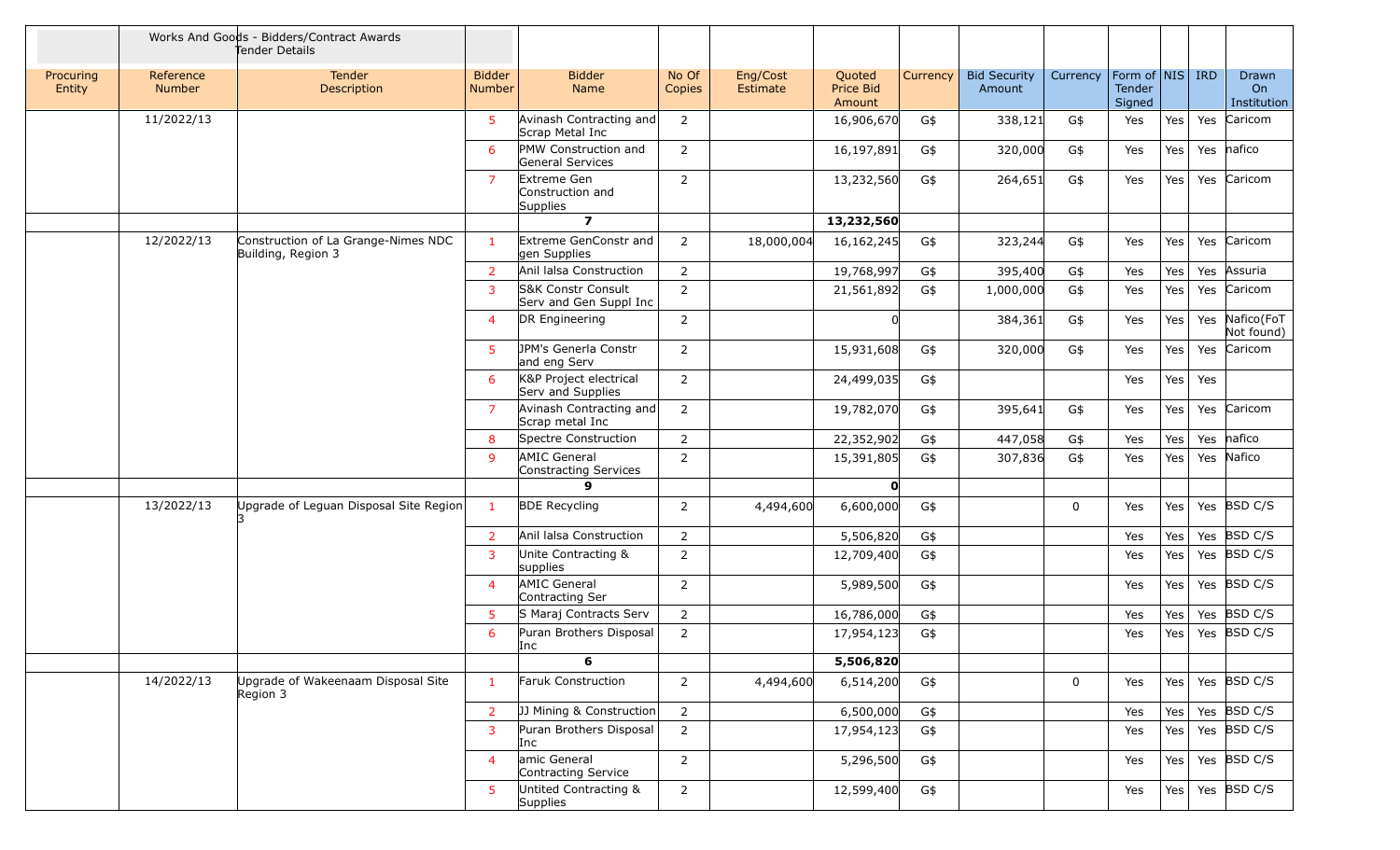|                                                           |                     | Works And Goods - Bidders/Contract Awards<br>Tender Details                                 |                                |                                           |                 |                      |                               |                |                               |          |                                       |     |     |                            |
|-----------------------------------------------------------|---------------------|---------------------------------------------------------------------------------------------|--------------------------------|-------------------------------------------|-----------------|----------------------|-------------------------------|----------------|-------------------------------|----------|---------------------------------------|-----|-----|----------------------------|
| Procuring<br>Entity                                       | Reference<br>Number | <b>Tender</b><br>Description                                                                | <b>Bidder</b><br><b>Number</b> | <b>Bidder</b><br><b>Name</b>              | No Of<br>Copies | Eng/Cost<br>Estimate | Quoted<br>Price Bid<br>Amount | Currency       | <b>Bid Security</b><br>Amount | Currency | Form of NIS   IRD<br>Tender<br>Signed |     |     | Drawn<br>On<br>Institution |
|                                                           | 14/2022/13          |                                                                                             | 6                              | Anil Lalsa Construction                   | $\overline{2}$  |                      | 7,009,200                     | G\$            |                               |          | Yes                                   | Yes |     | Yes BSD C/S                |
|                                                           |                     |                                                                                             |                                | 6                                         |                 |                      | 5,296,500                     |                |                               |          |                                       |     |     |                            |
| Guyana Sugar<br>Corporation                               | 147/2022/21         | Supply and Delivery of One Steam<br>Turbine with Reduction Gearbox for<br>Rose Hall Factory | -1                             | Triveni Turbines Ltd                      | 2               |                      |                               | 270,000 USD \$ | 1,600,000                     | G\$      | Yes                                   | N/A |     | N/A Assuria                |
|                                                           |                     |                                                                                             |                                | 1                                         |                 |                      | 270,000                       |                |                               |          |                                       |     |     |                            |
| Ministry of Local<br>Government &<br>Regional<br>Developm | 15/2022/13          | Closure & restoration of Babu John<br>Dumpsite, Region 6                                    | $\mathbf{1}$                   | A nazier & Sons<br>Contracting Gen Sup    | 1               | 10,147,500           | 14,313,200                    | G\$            |                               | $\Omega$ | Yes                                   | Yes |     | Yes BSD C/S                |
|                                                           |                     |                                                                                             | 2                              | Fizal Ali Contracting                     |                 |                      | 16,176,200                    | G\$            |                               |          | Yes                                   | Yes |     | Yes BSD C/S                |
|                                                           |                     |                                                                                             | 3                              | A&J Construction<br>Services              |                 |                      | 20,776,000                    | G\$            |                               |          | Yes                                   | Yes |     | Yes BSD C/S                |
|                                                           |                     |                                                                                             | 4                              | Puran Brothers Disposal<br>Inc            |                 |                      | 48,620,000                    | G\$            |                               | $USD$ \$ | Yes                                   | Yes |     | Yes $BSD C/S$              |
|                                                           |                     |                                                                                             | -5                             | N&S General eng &<br>Contracting Serv     |                 |                      | 60,520,000                    | G\$            |                               |          | Yes                                   | Yes |     | Yes BSD C/S                |
|                                                           |                     |                                                                                             | 6                              | S lorick Contracting<br>Services          |                 |                      | 12,562,000                    | G\$            | 251,240                       | G\$      | Yes                                   | Yes |     | Yes Premier                |
|                                                           |                     |                                                                                             | 7                              | <b>AE&amp;N Contracts</b>                 |                 |                      | 14,361,300                    | G\$            |                               |          | Yes                                   | Yes |     | Yes BSD C/S                |
|                                                           |                     |                                                                                             | 8                              | <b>R&amp;P Construction</b>               |                 |                      | 13,877,600                    | G\$            |                               |          | Yes                                   | Yes |     | Yes BSD C/S                |
|                                                           |                     |                                                                                             | 9                              | Feroz Construction<br>Services            |                 |                      | 20,165,200                    | G\$            |                               |          | Yes                                   | Yes |     | Yes BSD C/S                |
|                                                           |                     |                                                                                             | 10                             | Satken Construction                       |                 |                      | 17,705,600                    | G\$            |                               |          | Yes                                   | Yes |     | Yes BSD C/S                |
|                                                           |                     |                                                                                             | 11                             | Advance Envirnomental<br>Solution s       |                 |                      | 9,762,500                     | G\$            |                               |          | Yes                                   | Yes |     | Yes BSD C/S                |
|                                                           |                     |                                                                                             |                                | 11                                        |                 |                      | 9,762,500                     |                |                               |          |                                       |     |     |                            |
| Central Housing<br>& Planning<br>Authority                | 15/2022/45          | Construction of Core Houses in Regions<br>3 & 4 Lot 1-14                                    | $\mathbf{1}$                   | Cemmex Procurement<br>and Contracting Inc | 2               |                      | 23,985,845                    | G\$            | 480,000                       | G\$      | Yes                                   | Yes |     | Yes Caricom                |
|                                                           |                     |                                                                                             | 2                              | Ivor Allen Lot 3                          |                 | 24,299,100           | 6,986,220                     | G\$            |                               |          | Yes                                   | Yes | Yes | Assuira                    |
|                                                           |                     |                                                                                             | -2                             | Ivor Allen Lot 11                         |                 | 23,250,800           | 6,986,220                     | G\$            |                               |          | Yes                                   | Yes |     | Yes Assuira                |
|                                                           |                     |                                                                                             | $\overline{2}$                 | Ivor Allen Lot 14                         |                 | 27,900,960           | 41,917,320                    | G\$            |                               |          | Yes                                   | Yes |     | Yes Assuira                |
|                                                           |                     |                                                                                             | $2^{\circ}$                    | Ivor Allen Lot 13                         |                 | 23,250,800           | 6,986,220                     | $G$ \$         |                               |          | Yes                                   | Yes |     | Yes Assuira                |
|                                                           |                     |                                                                                             | 2                              | Ivor Allen Lot 12                         |                 | 23,250,800           | 6,986,220                     | G\$            |                               |          | Yes                                   | Yes |     | Yes Assuria                |
|                                                           |                     |                                                                                             | 2                              | Ivor Allen Lot 9                          |                 | 23,250,800           | 6,986,220                     | G\$            |                               |          | Yes                                   | Yes |     | Yes Assuira                |
|                                                           |                     |                                                                                             | 2                              | Ivor Allen Lot 5                          |                 | 24,299,100           | 6,986,220                     | G\$            |                               |          | Yes                                   | Yes |     | Yes Assuira                |
|                                                           |                     |                                                                                             | <sup>2</sup>                   | Ivor Allen Lot 4                          |                 | 24,299,100           | 6,986,220                     | G\$            |                               |          | Yes                                   | Yes |     | Yes Assuira                |
|                                                           |                     |                                                                                             | 2                              | Ivor Allen Lot 10                         |                 | 23,250,800           | 6,986,220                     | G\$            |                               |          | Yes                                   | Yes |     | Yes Assuria                |
|                                                           |                     |                                                                                             | 2                              | Ivor Allen Lot 2                          |                 | 24,299,100           | 6,986,220                     | G\$            |                               |          | Yes                                   | Yes |     | Yes Assuira                |
|                                                           |                     |                                                                                             | 2                              | Ivor Allen Lot 7                          |                 | 2,350,800            | 34,931,100                    | G\$            |                               |          | Yes                                   | Yes |     | Yes Assuira                |
|                                                           |                     |                                                                                             | 2                              | Ivor Allen Lot 1                          |                 | 24,299,100           | 6,986,220                     | G\$            | 2,410,300                     | G\$      | Yes                                   | Yes |     | Yes Assuira                |
|                                                           |                     |                                                                                             | <sup>2</sup>                   | Ivor Allen Lot 8                          |                 | 23,250,800           | 6,986,220                     | G\$            |                               |          | Yes                                   | Yes |     | Yes Assuria                |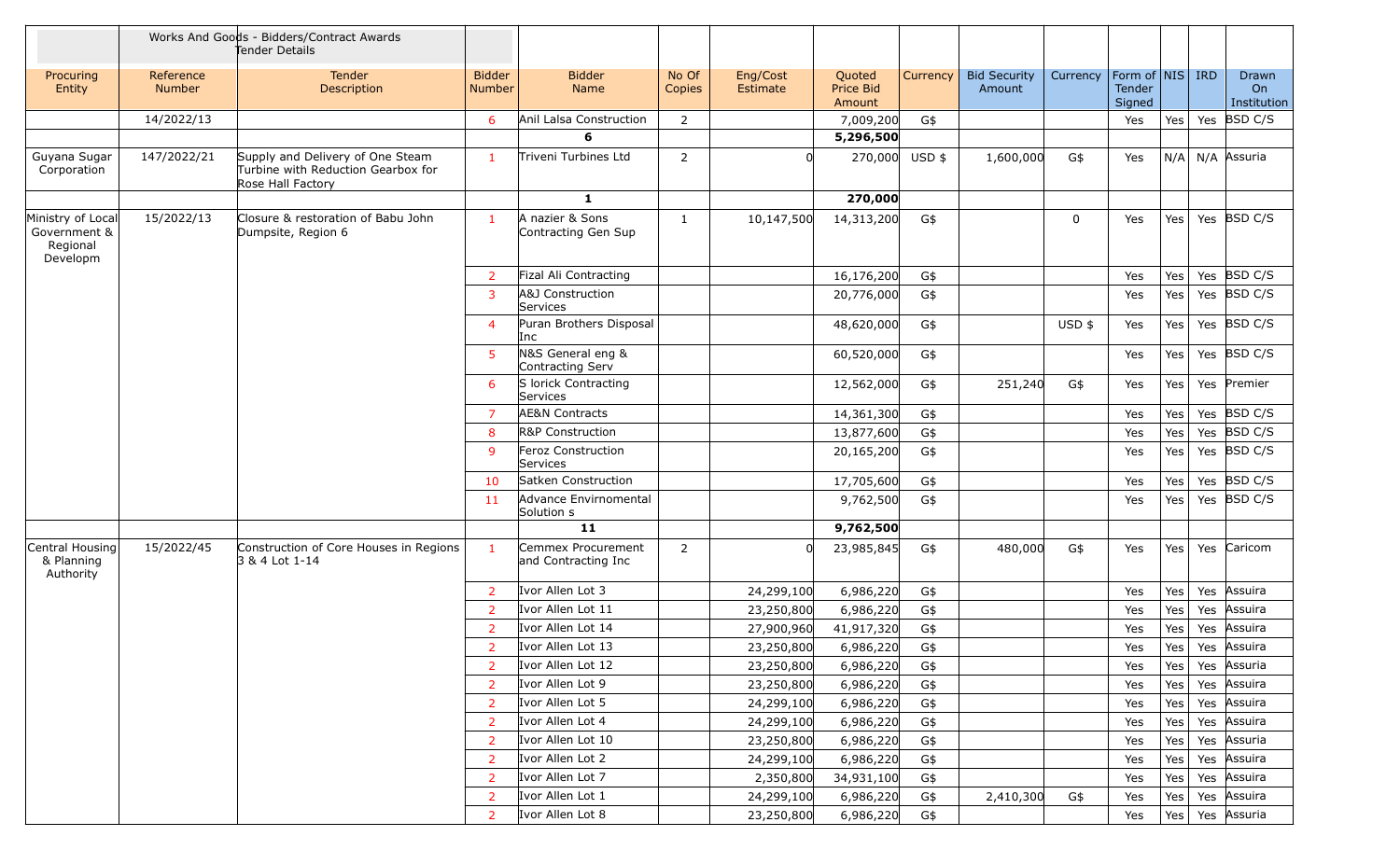|                              |                            | Works And Goods - Bidders/Contract Awards<br>Tender Details                                                 |                         |                                                |                 |                      |                               |          |                               |          |                                         |     |     |                            |
|------------------------------|----------------------------|-------------------------------------------------------------------------------------------------------------|-------------------------|------------------------------------------------|-----------------|----------------------|-------------------------------|----------|-------------------------------|----------|-----------------------------------------|-----|-----|----------------------------|
| Procuring<br>Entity          | Reference<br><b>Number</b> | Tender<br>Description                                                                                       | <b>Bidder</b><br>Number | <b>Bidder</b><br>Name                          | No Of<br>Copies | Eng/Cost<br>Estimate | Quoted<br>Price Bid<br>Amount | Currency | <b>Bid Security</b><br>Amount | Currency | Form of   NIS   IRD<br>Tender<br>Signed |     |     | Drawn<br>On<br>Institution |
|                              | 15/2022/45                 |                                                                                                             | 2                       | Ivor Allen Lot 6                               |                 | 23,250,800           | 6,986,220                     | G\$      |                               |          | Yes                                     | Yes | Yes | Assuira                    |
|                              |                            |                                                                                                             | 3                       | A&J General Contracting<br>Serv Lot 9          |                 |                      | 21,500,000                    | G\$      |                               |          | Yes                                     | Yes |     | Yes Nafico                 |
|                              |                            |                                                                                                             | 3                       | A&J General Contracting<br>Serv Lot 8          |                 |                      | 21,500,000                    | G\$      |                               |          | Yes                                     | Yes |     | Yes Nafico                 |
|                              |                            |                                                                                                             | 3                       | A&J General Contracting<br>Serv Lot 7          |                 |                      | 21,500,000                    | G\$      |                               |          | Yes                                     | Yes |     | Yes Nafico                 |
|                              |                            |                                                                                                             | 3                       | A&J General Contracting<br>Serv Lot 6          | $\overline{2}$  |                      | 21,500,000                    | G\$      | 1,720,000                     | G\$      | Yes                                     | Yes |     | Yes Nafico                 |
|                              |                            |                                                                                                             | 4                       | General Procurement<br>and Construction Lot 14 |                 |                      | 26,805,018                    | G\$      | 476,280                       | G\$      | Yes                                     | Yes |     | Yes Premier                |
|                              |                            |                                                                                                             | 4                       | General Procurement<br>and Construction Lot 13 |                 |                      | 22,337,515                    | G\$      | 396,900                       | G\$      | Yes                                     | Yes |     | Yes Premier                |
|                              |                            |                                                                                                             | 5                       | Elite Construction Lot 3                       |                 |                      | 22,855,150                    | G\$      |                               |          | Yes                                     | Yes |     | Yes Assuria                |
|                              |                            |                                                                                                             | 5                       | Elite Construction Lot 2                       |                 |                      | 22,855,150                    | G\$      |                               |          | Yes                                     | Yes | Yes | Assuira                    |
|                              |                            |                                                                                                             | 5                       | Elite Construction Lot 1                       |                 |                      | 22,855,150                    | G\$      | 1,380,000                     | G\$      | Yes                                     | Yes | Yes | Assuria                    |
|                              |                            |                                                                                                             | 5                       | Elite Construction Lot 14                      |                 |                      | 27,426,180                    | G\$      |                               |          | Yes                                     | Yes | Yes | Assuria                    |
|                              |                            |                                                                                                             | 5                       | Elite Construction Lot 13                      |                 |                      | 22,855,150                    | G\$      |                               |          | Yes                                     | Yes | Yes | Assuria                    |
|                              |                            |                                                                                                             | 5                       | Elite Construction Lot 12                      |                 |                      | 22,855,150                    | G\$      |                               |          | Yes                                     | Yes | Yes | Assuira                    |
|                              |                            |                                                                                                             | 5                       | Elite Construction Lot 11                      |                 |                      | 22,855,150                    | G\$      |                               |          | Yes                                     | Yes | Yes | Assuria                    |
|                              |                            |                                                                                                             | 5                       | Elite Construction Lot 10                      |                 |                      | 22,855,150                    | G\$      |                               |          | Yes                                     | Yes | Yes | Assuria                    |
|                              |                            |                                                                                                             | 5                       | Elite Construction Lot 9                       |                 |                      | 22,855,150                    | G\$      |                               |          | Yes                                     | Yes | Yes | Assuria                    |
|                              |                            |                                                                                                             | 5                       | Elite Construction Lot 8                       |                 |                      | 22,855,150                    | G\$      |                               |          | Yes                                     | Yes | Yes | Assuria                    |
|                              |                            |                                                                                                             | 5                       | Elite Construction Lot 7                       |                 |                      | 22,855,150                    | G\$      |                               |          | Yes                                     | Yes | Yes | Assuira                    |
|                              |                            |                                                                                                             | 5                       | Elite Construction Lot 6                       |                 |                      | 22,855,150                    | G\$      |                               |          | Yes                                     | Yes | Yes | Assuria                    |
|                              |                            |                                                                                                             | 5                       | Elite Construction Lot 5                       |                 |                      | 22,855,150                    | G\$      |                               |          | Yes                                     | Yes | Yes | Assuria                    |
|                              |                            |                                                                                                             | 5                       | Elite Construction Lot 4                       |                 |                      | 22,855,150                    | G\$      |                               |          | Yes                                     | Yes | Yes | Assuria                    |
|                              |                            |                                                                                                             | 6                       | R kissoon Contracting<br>Services Lot 12       |                 |                      | 32,493,420                    | G\$      |                               |          | Yes                                     | Yes |     | Yes GTM                    |
|                              |                            |                                                                                                             | 6                       | R kissoon Contracting<br>Services Lot 11       |                 |                      | 32,493,420                    | G\$      | 651,000                       | G\$      | Yes                                     | Yes |     | Yes GTM                    |
|                              |                            |                                                                                                             |                         | 37                                             |                 |                      | 6,986,220                     |          |                               |          |                                         |     |     |                            |
| Ministry of Legal<br>Affairs | 20/2022/52                 | Procurement of Computer Hardware<br>and Accessories- Guyana Police Force-<br>Police Regional Divisions 1-10 | $\mathbf{1}$            | Cellphone Shack                                | $\mathbf{1}$    |                      | 18,637,532                    | G\$      | 392,189                       | G\$      | Yes                                     | Yes |     | Yes Preimer                |
|                              |                            |                                                                                                             | 2                       | C Mobile                                       | $\mathbf{1}$    |                      | 16,115,458                    | G\$      | 392,189                       | G\$      | Yes                                     | Yes |     | Yes nafico                 |
|                              |                            |                                                                                                             | 3                       | Starr Computer                                 | $\overline{2}$  |                      | 24,115,297                    | G\$      | 392,189                       | G\$      | Yes                                     | Yes | Yes | Premier                    |
|                              |                            |                                                                                                             | $\overline{4}$          | Synetech Inc                                   | $\overline{2}$  |                      | 62,300                        | USD \$   | 392,189                       | G\$      | Yes                                     | N/A |     | N/A Premier                |
|                              |                            |                                                                                                             | 5                       | Zamcorp                                        | $\mathbf{1}$    |                      | 18,565,470                    | G\$      | 392,189                       | G\$      | Yes                                     | Yes | Yes | Premier                    |
|                              |                            |                                                                                                             | 6                       | Digital Technology                             | $\overline{2}$  |                      | 7,543,000                     | G\$      | 392,189                       | G\$      | Yes                                     | Yes |     | Yes Assuria                |
|                              |                            |                                                                                                             |                         | 6                                              |                 |                      | 62,300                        |          |                               |          |                                         |     |     |                            |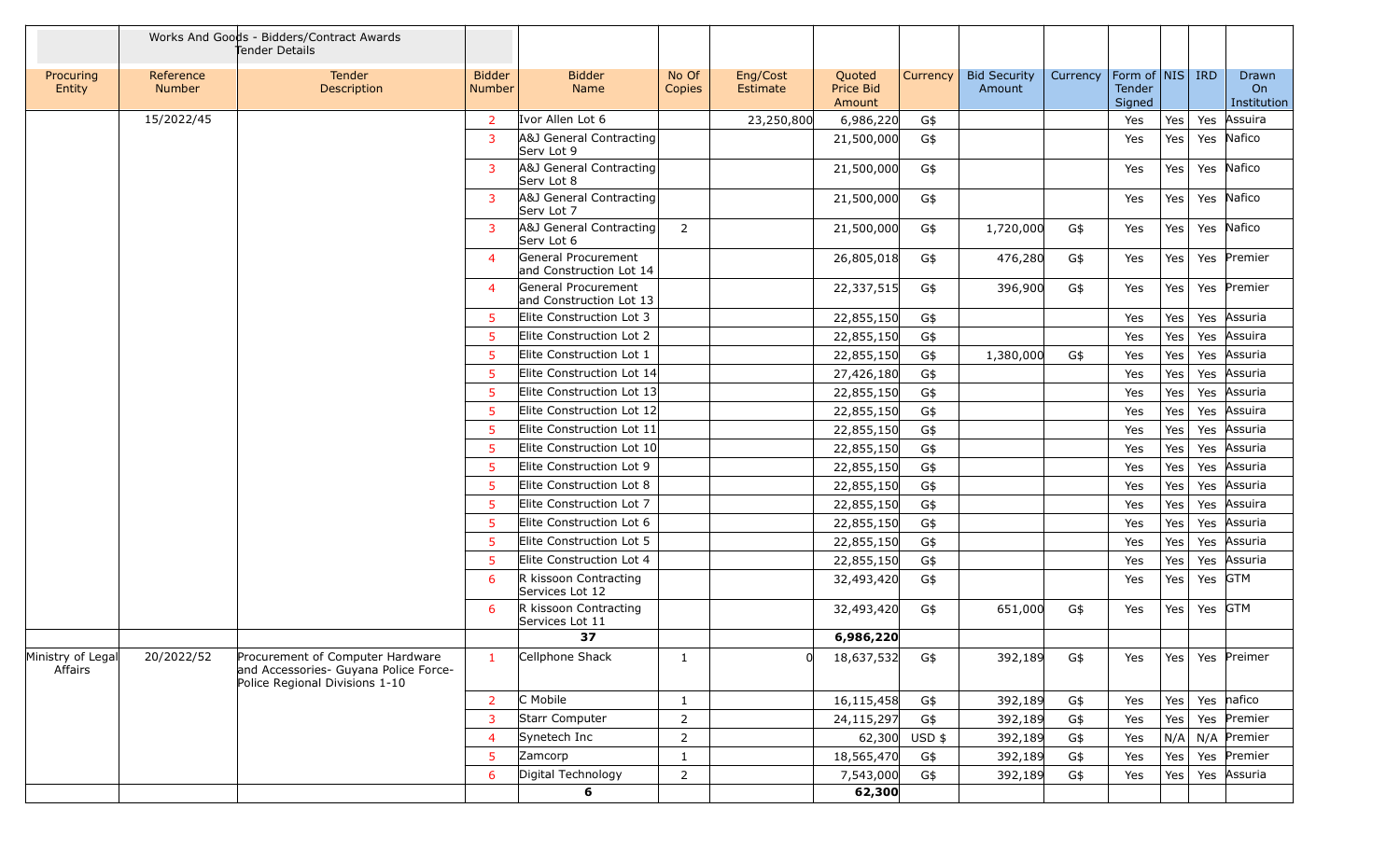|                                                            |                            | Works And Goods - Bidders/Contract Awards<br>Tender Details           |                                |                                         |                 |                      |                               |          |                               |          |                                       |              |          |                            |
|------------------------------------------------------------|----------------------------|-----------------------------------------------------------------------|--------------------------------|-----------------------------------------|-----------------|----------------------|-------------------------------|----------|-------------------------------|----------|---------------------------------------|--------------|----------|----------------------------|
| Procuring<br>Entity                                        | Reference<br><b>Number</b> | Tender<br>Description                                                 | <b>Bidder</b><br><b>Number</b> | <b>Bidder</b><br>Name                   | No Of<br>Copies | Eng/Cost<br>Estimate | Quoted<br>Price Bid<br>Amount | Currency | <b>Bid Security</b><br>Amount | Currency | Form of NIS   IRD<br>Tender<br>Signed |              |          | Drawn<br>On<br>Institution |
| Environmental<br>Protection<br>Agency                      | 32/2022/01                 | Supply and Delivery of Stationery for<br>the EPA                      | 1                              | Regal Stationery and<br>Compt Centre    | 1               |                      | 2,156,740                     | G\$      | n                             | $USD$ \$ | Yes                                   | Yes          |          | Yes BSD C/S                |
|                                                            |                            |                                                                       | $\overline{2}$                 | HR Distributors                         | 1               |                      | 4,750,000                     | G\$      |                               |          | Yes                                   | Yes          |          | Yes BSD Not<br>C/S         |
|                                                            |                            |                                                                       | 3                              | Optimum Supplies                        | $\mathbf{1}$    |                      | 1,683,464                     | G\$      |                               |          | Yes                                   | Yes          | Yes      | <b>BSD Not</b><br>C/S      |
|                                                            |                            |                                                                       | $\overline{4}$                 | Giftland Office Max                     | 1               |                      | 3,249,200                     | G\$      | 64,984                        | G\$      | Yes                                   | Yes          | Yes      | Nafico                     |
|                                                            |                            |                                                                       | 5                              | PBS Technologies<br>Guyana Inc          | $\mathbf{1}$    |                      | 2,065,697                     | G\$      |                               |          | Yes                                   | Yes          |          | Yes BSD C/S                |
|                                                            |                            |                                                                       | 6                              | Metro office and<br>Computer Supplies   | $\mathbf{1}$    |                      | 5,313,417                     | G\$      | 106,268                       | G\$      | Yes                                   | Yes          | Yes      | Assuira                    |
|                                                            |                            |                                                                       | $\overline{7}$                 | Ravina's Anand Home<br>Goods            | 1               |                      | 143,432                       | G\$      |                               |          | Yes                                   | Yes          |          | Yes BSD C/S                |
|                                                            |                            |                                                                       |                                | $\overline{\phantom{a}}$                |                 |                      | 143,432                       |          |                               |          |                                       |              |          |                            |
| Office of the<br>Prime Minister                            | 32/2022/02                 | Supply of Line hardware for two<br>Hinterland Utilities               | $\mathbf{1}$                   | No Bids Received                        | $\mathbf 0$     |                      |                               |          |                               | 0        | 0                                     | $\mathbf{0}$ | $\Omega$ | - 10                       |
|                                                            |                            |                                                                       |                                | $\mathbf{1}$                            |                 |                      | O                             |          |                               |          |                                       |              |          |                            |
| Environmental<br>Protection<br>Agency                      | 33/2022/01                 | Supply and Delivery of Janitorial and<br>Dietary Supplies for the EPA | 1                              | HR Distributors                         | 1               |                      | 3,998,675                     | G\$      | 80,000                        | G\$      | Yes                                   | Yes          |          | Yes Assuira                |
|                                                            |                            |                                                                       | 2                              | <b>SM Services</b>                      | 1               |                      | 5,145,792                     | G\$      |                               |          | Yes                                   | Yes          |          | Yes BSD Not<br>C/S         |
|                                                            |                            |                                                                       | 3                              | Memorex Enterprise                      | 1               |                      | 5,236,360                     | G\$      | 110,000                       | G\$      | Yes                                   | Yes          | Yes      | Assuria                    |
|                                                            |                            |                                                                       | $\overline{4}$                 | Kerry Jarvis                            | 1               |                      | 4,180,828                     | G\$      | 90,000                        | G\$      | Yes                                   | Yes          | Yes      | Premier                    |
|                                                            |                            |                                                                       |                                | 4                                       |                 |                      | 3,998,675                     |          |                               |          |                                       |              |          |                            |
| Min. of Labour<br>Human Services<br>and Social<br>Security | 35/2022/39                 | Supply and Delivery of Furniture &<br>Equipment                       | 1                              | Regal Stationery and<br>Computer Centre | $\overline{2}$  |                      | 11,711,764                    | G\$      | 234,235                       | G\$      | Yes                                   | Yes          | Yes      | Assuria                    |
|                                                            |                            |                                                                       | $\overline{2}$                 | JR Sheperd Investment                   | 2               |                      | 7,040,000                     | G\$      | 140,802                       | G\$      | Yes                                   | Yes          | Yes      | Handin<br>hand             |
|                                                            |                            |                                                                       | 3                              | Ars Investment                          | $\overline{2}$  |                      | 5,466,255                     | G\$      | 109,325                       | G\$      | Yes                                   | Yes          | Yes      | Premier                    |
|                                                            |                            |                                                                       | $\overline{4}$                 | Starcomm Office<br>Furniture            | $\overline{2}$  |                      | 2,993,640                     | G\$      | 59,873                        | G\$      | Yes                                   | Yes          | Yes      | Demerara<br>Bank           |
|                                                            |                            |                                                                       | 5                              | Supergraphics                           | $\overline{2}$  |                      | 19,334,000                    | G\$      |                               |          | Yes                                   | Yes          | Yes      |                            |
|                                                            |                            |                                                                       | 6                              | nacy's                                  | $\overline{2}$  |                      | 10,874,048                    | G\$      | 217,481                       | G\$      | Yes                                   | Yes          |          | Yes Premier                |
|                                                            |                            |                                                                       | $\overline{7}$                 | AS Woodworking<br>Establishment         | $\overline{2}$  |                      | 4,377,600                     | G\$      | 87,552                        | G\$      | Yes                                   | Yes          |          | Yes bank of<br>Boruda      |
|                                                            |                            |                                                                       | 8                              | Japarts Contruction Inc                 | $\overline{2}$  |                      | 38,980,319                    | G\$      | 683,865                       | G\$      | Yes                                   | Yes          | Yes      | Assuira                    |
|                                                            |                            |                                                                       | 9                              | the New Doctors Clinic                  | $\overline{2}$  |                      | 23,965,965                    | G\$      | 479,319                       | G\$      | Yes                                   | Yes          | Yes      | Caricom                    |
|                                                            |                            |                                                                       | 10                             | metro Office and<br>Computer Supplies   | $\overline{2}$  |                      | 4,077,461                     | G\$      | 81,549                        | G\$      | Yes                                   | Yes          |          | Yes Assuria                |
|                                                            |                            |                                                                       | 11                             | the Hardware Depot                      | $\overline{2}$  |                      | 44,661,220                    | G\$      | 1,180,000                     | G\$      | Yes                                   | Yes          |          | Yes Diamond                |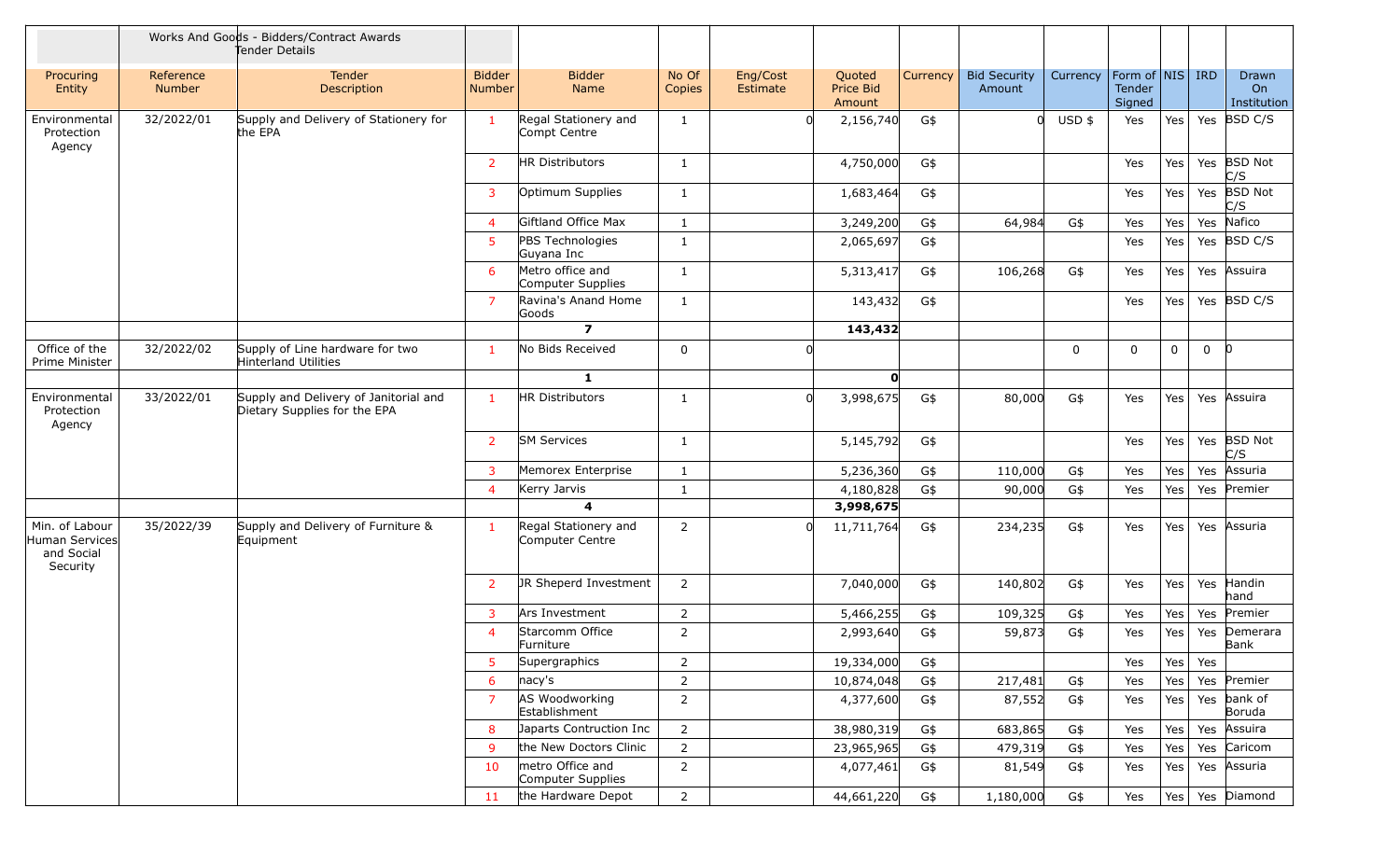|                                           |                     | Works And Goods - Bidders/Contract Awards<br>Tender Details                              |                                |                                                |                 |                      |                               |          |                               |          |                                       |     |     |                            |
|-------------------------------------------|---------------------|------------------------------------------------------------------------------------------|--------------------------------|------------------------------------------------|-----------------|----------------------|-------------------------------|----------|-------------------------------|----------|---------------------------------------|-----|-----|----------------------------|
| Procuring<br>Entity                       | Reference<br>Number | <b>Tender</b><br>Description                                                             | <b>Bidder</b><br><b>Number</b> | <b>Bidder</b><br>Name                          | No Of<br>Copies | Eng/Cost<br>Estimate | Quoted<br>Price Bid<br>Amount | Currency | <b>Bid Security</b><br>Amount | Currency | Form of NIS   IRD<br>Tender<br>Signed |     |     | Drawn<br>On<br>Institution |
|                                           | 35/2022/39          |                                                                                          | 12                             | PBS Technology Guyana<br>Inc                   | 2               |                      | 14,821,865                    | G\$      | 300,000                       | G\$      | Yes                                   | Yes | Yes | nafico                     |
|                                           |                     |                                                                                          |                                | 12                                             |                 |                      | 2,993,640                     |          |                               |          |                                       |     |     |                            |
| Demerara<br>Harbour Bridge<br>Corporation | 55/2022/31          | Construction and Installation of 204<br>Anchor Blocks for the Demerara<br>Harbour Bridge | 1                              | S. maraj Contracting<br>Services               | $\overline{2}$  | 254,604,236          | 101,958,076                   | G\$      | 5,100,000                     | G\$      | Yes                                   | Yes |     | Yes assuira                |
|                                           |                     |                                                                                          | $\overline{2}$                 | Ivor Allen                                     | $\overline{2}$  |                      | 244,325,329                   | G\$      | 5,100,000                     | G\$      | Yes                                   | Yes | Yes | Assuira                    |
|                                           |                     |                                                                                          | 3                              | Industrial Fabrication<br>Inc                  | $\overline{2}$  |                      | 73,955,024                    | G\$      | 5,100,000                     | G\$      | Yes                                   | Yes | Yes | Premier Vat<br>Exculsive   |
|                                           |                     |                                                                                          | $\overline{4}$                 | S. Jagmohan Constr and<br>gen Supplies Inc     | $\overline{2}$  |                      | 239,561,960                   | G\$      | 5,100,000                     | G\$      | Yes                                   | Yes | Yes | Premier                    |
|                                           |                     |                                                                                          | 5 <sup>1</sup>                 | E.C Vieria Investment<br>Ltd                   | $\overline{2}$  |                      | 253,719,848                   | G\$      | 5,100,000                     | G\$      | Yes                                   | Yes | Yes | Republic<br>bank           |
|                                           |                     |                                                                                          |                                | 5.                                             |                 |                      | 73,955,024                    |          |                               |          |                                       |     |     |                            |
| Guyana<br>Elections<br>Commission         | 60/2022/11          | Procurement of Transformer and<br>materials                                              | 1                              | PBS Technologies<br>Guyana Inc                 | 1               |                      | 976,378                       | G\$      | $\Omega$                      | $USD$ \$ | Yes                                   | Yes |     | Yes BSD C/D                |
|                                           |                     |                                                                                          | 2                              | Mark's Enterprise                              | $\overline{2}$  |                      | 4,113,522                     | G\$      |                               |          | Yes                                   | Yes |     | Yes BSD Not<br>C/S         |
|                                           |                     |                                                                                          | 3                              | Tels Engineering<br>Services                   | $\overline{2}$  |                      | 2,256,125                     | G\$      |                               |          | Yes                                   | Yes | Yes | BSD C/D                    |
|                                           |                     |                                                                                          | $\overline{4}$                 | SPR Enterprise                                 | -1              |                      | 2,448,251                     | G\$      |                               |          | Yes                                   | Yes |     | Yes BSD C/D                |
|                                           |                     |                                                                                          |                                | 4                                              |                 |                      | 976,378                       |          |                               |          |                                       |     |     |                            |
|                                           | 61/2022/11          | Procurement of Toners                                                                    | $\mathbf{1}$                   | United Trading and<br><b>Business Services</b> | 2               | ി                    | 13,016,450                    | G\$      | 130,165                       | G\$      | Yes                                   | Yes |     | Yes GTM                    |
|                                           |                     |                                                                                          | 2                              | N Smith Investments                            | $\overline{2}$  |                      | 2,734,000                     | G\$      |                               |          | Yes                                   | Yes |     | Yes BSD Not<br>C/D         |
|                                           |                     |                                                                                          | 3                              | I&S sankar's Imports<br>and Dstributors        | $\overline{2}$  |                      | 23,032,170                    | G\$      | 23,032,170                    | G\$      | Yes                                   | Yes | Yes | Caricom                    |
|                                           |                     |                                                                                          | $\overline{4}$                 | Regal Stationery and<br>Computer Centre        | $\overline{2}$  |                      | 13,756,000                    | G\$      | 137,560                       | G\$      | Yes                                   | Yes | Yes | Assuria                    |
|                                           |                     |                                                                                          | -5                             | PBS Technologies<br>Guyana Inc                 | $\overline{2}$  |                      | 7,850,000                     | G\$      | 78,500                        | G\$      | Yes                                   | Yes |     | Yes Nafico                 |
|                                           |                     |                                                                                          | 6                              | Laparkan Trading<br>Guyana Ltd                 | 2               |                      | 12,615,000                    | G\$      | 126,150                       | G\$      | Yes                                   | Yes |     | Yes GTM                    |
|                                           |                     |                                                                                          | $\overline{7}$                 | C Mobile                                       | $\overline{2}$  |                      | 26,798,964                    | G\$      | 267,520                       | G\$      | Yes                                   | Yes | Yes | Nafico                     |
|                                           |                     |                                                                                          | 8                              | Starr Computer                                 | $\overline{2}$  |                      | 20,535,349                    | G\$      | 207,000                       | G\$      | Yes                                   | Yes | Yes | Premier                    |
|                                           |                     |                                                                                          | $\mathbf{q}$                   | Metro Office and<br>Computer Supplies          | $\overline{2}$  |                      | 28,886,300                    | G\$      | 288,863                       | G\$      | Yes                                   | Yes | Yes | Assuira                    |
|                                           |                     |                                                                                          | 10                             | Ofcice Pro and<br>Contracting Service          | $\overline{2}$  |                      | 22,065,000                    | G\$      | 220,650                       | G\$      | Yes                                   | Yes |     | Yes Assuira                |
|                                           |                     |                                                                                          | 11                             | <b>Webster Engineering</b><br>and Consultancy  |                 |                      | 30,601,396                    | G\$      | 350,000                       | G\$      | Yes                                   | Yes |     | Yes Assuira                |
|                                           |                     |                                                                                          | 12                             | japarts Construction Inc                       | $\overline{2}$  |                      | 16,697,400                    | G\$      | 166,910                       | G\$      | Yes                                   | Yes |     | Yes Assuira                |
|                                           |                     |                                                                                          | 13                             | Mahagony Vision Inc                            | $\overline{2}$  |                      | 18,105,000                    | G\$      | 244,200                       | G\$      | Yes                                   | Yes |     | Yes Assuria                |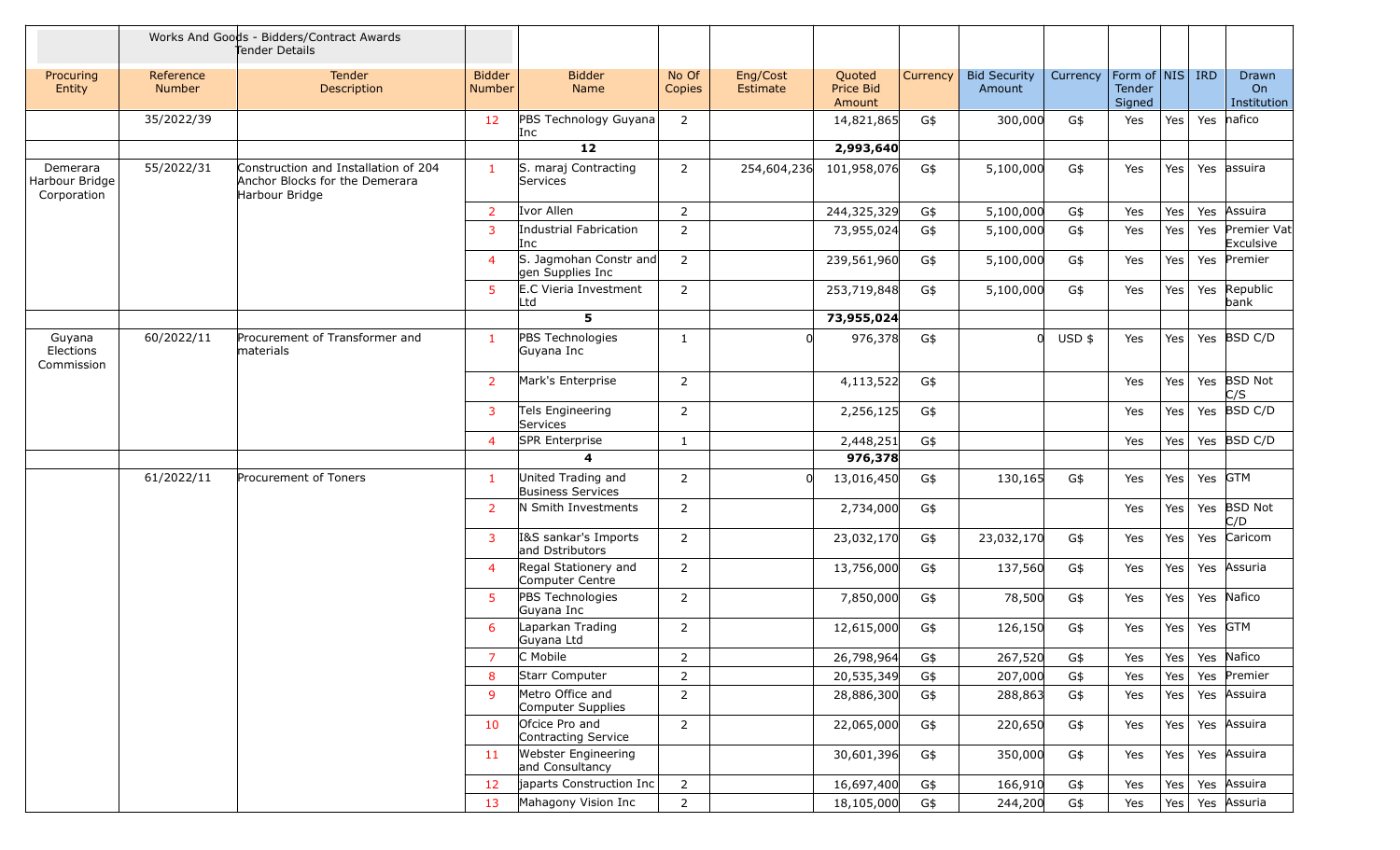|                             |                     | Works And Goods - Bidders/Contract Awards<br>Tender Details                                                                                            |                         |                                                    |                 |                      |                               |             |                               |             |                                         |             |              |                            |
|-----------------------------|---------------------|--------------------------------------------------------------------------------------------------------------------------------------------------------|-------------------------|----------------------------------------------------|-----------------|----------------------|-------------------------------|-------------|-------------------------------|-------------|-----------------------------------------|-------------|--------------|----------------------------|
| Procuring<br>Entity         | Reference<br>Number | Tender<br>Description                                                                                                                                  | <b>Bidder</b><br>Number | <b>Bidder</b><br>Name                              | No Of<br>Copies | Eng/Cost<br>Estimate | Quoted<br>Price Bid<br>Amount | Currency    | <b>Bid Security</b><br>Amount | Currency    | Form of   NIS   IRD<br>Tender<br>Signed |             |              | Drawn<br>On<br>Institution |
|                             | 61/2022/11          |                                                                                                                                                        | 14                      | RS Conex Investment<br>management Inc              | $\overline{2}$  |                      | 17,478,287                    | G\$         | 179,621                       | G\$         | Yes                                     | Yes         | Yes          | Caricom                    |
|                             |                     |                                                                                                                                                        |                         | 14                                                 |                 |                      | 2,734,000                     |             |                               |             |                                         |             |              |                            |
|                             | 62/2022/11          | Procurement of Metal Containers                                                                                                                        | -1                      | Meditron inc                                       | 2               | $\Omega$             | 74,575,920                    | G\$         | 1,491,518                     | G\$         | Yes                                     | Yes         |              | Yes Diamond                |
|                             |                     |                                                                                                                                                        | 2                       | Dax Contracting<br>Services                        | $\overline{2}$  |                      | 42,900,000                    | G\$         | 950,000                       | G\$         | Yes                                     | Yes         | Yes          | Caricom                    |
|                             |                     |                                                                                                                                                        | 3                       | S&K Construction<br>Consult Serv and gen<br>Suppl  | $\overline{2}$  |                      | 114,333,010                   | G\$         | 2,226,660                     | G\$         | Yes                                     | Yes         |              | Yes Caricom                |
|                             |                     |                                                                                                                                                        | $\overline{4}$          | Japarts Construction<br>Inc                        | $\overline{2}$  |                      | 66,085,800                    | G\$         | 1,159,400                     | G\$         | Yes                                     | Yes         |              | Yes Assuira                |
|                             |                     |                                                                                                                                                        |                         | $\overline{\mathbf{4}}$                            |                 |                      | 42,900,000                    |             |                               |             |                                         |             |              |                            |
| Ministry of<br>Public Works | 63/2022/31          | Expression of Interest: Consultancy<br>Services for the Redesign of an Existing<br>Road Network on the East Coast of<br>Demerara: Belfield to Rosignol |                         |                                                    | $\mathbf 0$     |                      |                               |             |                               | $\Omega$    | $\mathbf 0$                             | 0           | $\mathbf 0$  | 10                         |
|                             |                     |                                                                                                                                                        | -1                      | AL-ABDULHADI<br>Engineering Consult                | 2               | n                    | n                             | $\mathbf 0$ |                               | $\mathbf 0$ | Yes                                     |             | N/A N/A Tech | Proposal<br>C/S            |
|                             |                     |                                                                                                                                                        | 2                       | NK Ent Inc JV<br>ABDULAZIZ ALSAQABI                | 2               |                      |                               |             |                               |             | Yes                                     | $N/A$ $N/A$ |              | Tech<br>Proposal<br>C/S    |
|                             |                     |                                                                                                                                                        | 3                       | E&A Consult Inc JV<br>Obaid Engineering<br>Consult | $\overline{2}$  |                      | $\Omega$                      |             |                               |             | Yes                                     | $N/A$ $N/A$ |              | Tech<br>Proposal<br>C/S    |
|                             |                     |                                                                                                                                                        | $\overline{4}$          | SRK'Engineering JV<br>ABULJEBAIN Eng<br>Consult    | $\overline{2}$  |                      | $\Omega$                      |             |                               | $USD$ \$    | Yes                                     | $N/A$ $N/A$ |              | Tech<br>Proposal<br>C/S    |
|                             |                     |                                                                                                                                                        | 5                       | AL-HABSHI Eng Consult<br>JV CB & Ass. JV Beston    | $\overline{2}$  |                      | ŋ                             |             |                               |             | Yes                                     | $N/A$ $N/A$ |              | Tech<br>Proposal<br>C/S    |
|                             |                     |                                                                                                                                                        |                         | 6                                                  |                 |                      | $\Omega$                      |             |                               |             |                                         |             |              |                            |
| Ministry of<br>Home Affairs | 67/2022/51          | Construction of Senior Officers Living<br>Quarters Lusignan Prison Guyana Prison<br>Service                                                            | $\mathbf{1}$            | Mohamed Enterprise                                 | $\overline{2}$  | 99,001,623           | 99,711,967                    | G\$         | 2,000,000                     | G\$         | Yes                                     | Yes         |              | Yes Assuria                |
|                             |                     |                                                                                                                                                        | <sup>2</sup>            | S&K Engin Consul Ser<br>and General Supplies       | 2               |                      | 98,757,551                    | G\$         | 2,200,000                     | G\$         | Yes                                     | Yes $\vert$ |              | Yes Caricom                |
|                             |                     |                                                                                                                                                        | 3                       | R.Kissoon Contracting<br>Service                   | $\overline{2}$  |                      | 118,173,783                   | G\$         | 2,370,000                     | G\$         | Yes                                     | Yes $ $     | Yes GTM      |                            |
|                             |                     |                                                                                                                                                        | $\overline{4}$          | Trucksmart                                         | $\overline{2}$  |                      | 102,490,710                   | G\$         | 2,100,000                     | G\$         | Yes                                     | Yes         |              | Yes Premier                |
|                             |                     |                                                                                                                                                        | 5                       | Ayn Construction<br>general Services               | $\overline{2}$  |                      | 98,312,472                    | G\$         | 1,960,000                     | G\$         | Yes                                     | Yes         | Yes GTM      |                            |
|                             |                     |                                                                                                                                                        | 6                       | Avanish Contracting and<br>Scrap Metal Inc         | $\overline{2}$  |                      | 96,672,540                    | G\$         | 1,700,000                     | G\$         | Yes                                     | Yes         |              | Yes Caricom                |
|                             |                     |                                                                                                                                                        | 7                       | navin and Sons<br>Construction                     | $2^{\circ}$     |                      | 97,973,852                    | G\$         | 1,980,000                     | G\$         | Yes                                     | Yes         |              | Yes Assuria                |